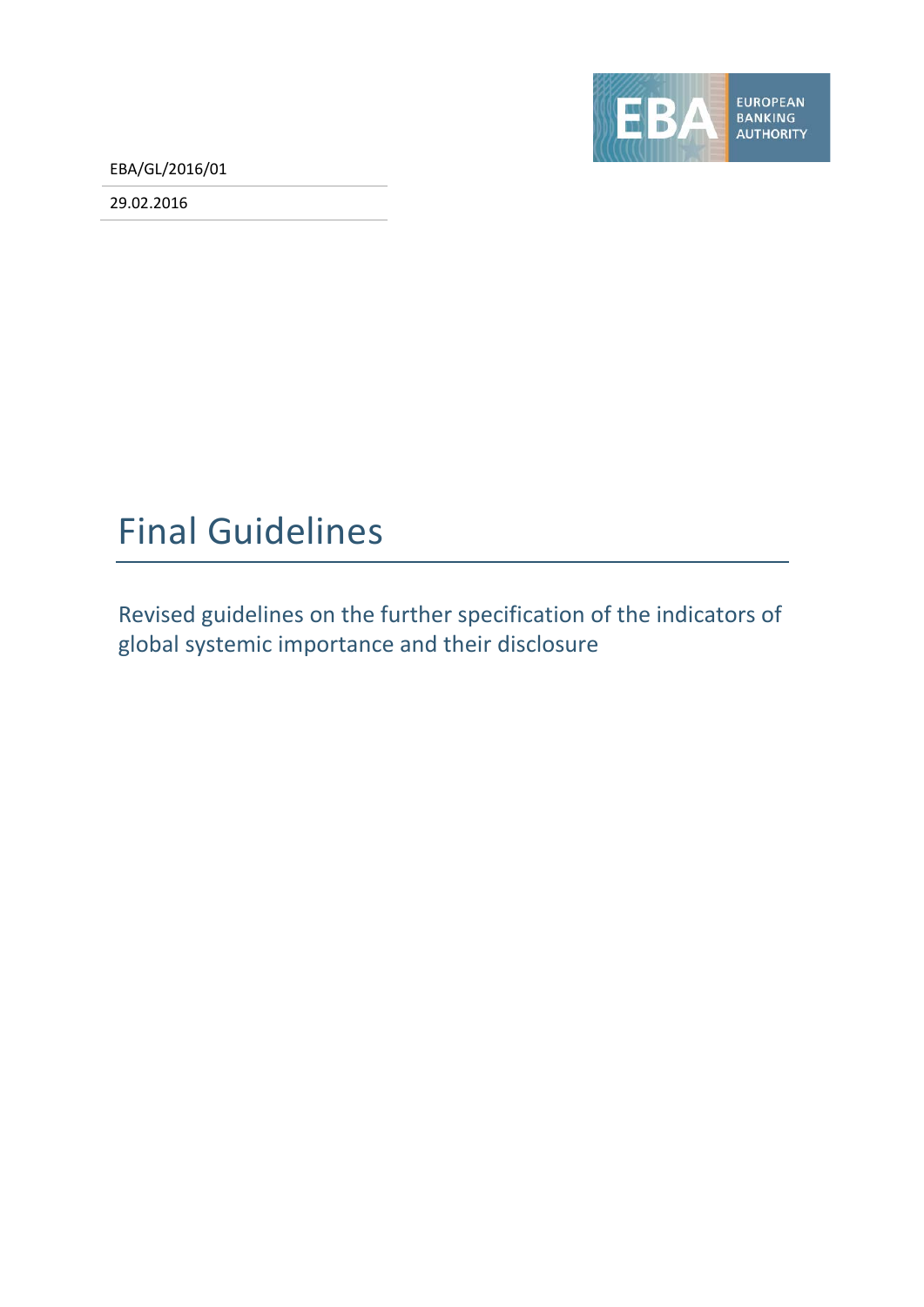

# Status of these guidelines

- [1](#page-1-0). This document contains guidelines issued pursuant to Article 16 of Regulation (EU) No 1093/2010<sup>1</sup>. In accordance with Article 16(3) of Regulation (EU) No 1093/2010, competent authorities and financial institutions must make every effort to comply with the guidelines.
- 2. Guidelines give the EBA view of appropriate supervisory practices within the European System of Financial Supervision or of how Union law should be applied in a particular area. Competent authorities as defined in Article 4(2) of Regulation (EU) No 1093/2010 to whom guidelines apply should comply by incorporating them into their practices as appropriate (e.g. by amending their legal framework or their supervisory processes), including where guidelines are directed primarily at institutions.

### Reporting requirements

 $\overline{a}$ 

- 3. Pursuant to Article 16(3) of Regulation (EU) No 1093/2010, competent authorities must notify the EBA as to whether they comply or intend to comply with these guidelines, or otherwise with reasons for non-compliance, by 02.05.2016. In the absence of any notification by this deadline, competent authorities will be considered by the EBA to be non-compliant. Notifications should be sent by submitting the form available on the EBA website to [compliance@eba.europa.eu](mailto:compliance@eba.europa.eu) with the reference 'EBA/GL/2016/01'. Notifications should be submitted by persons with appropriate authority to report compliance on behalf of their competent authorities. Any change in the status of compliance must also be reported to the EBA.
- 4. Notifications will be published on the EBA website, in line with Article 16(3).

<span id="page-1-0"></span> $<sup>1</sup>$  Regulation (EU) No 1093/2010 of the European Parliament and of the Council of 24 November 2010 establishing a European</sup> Supervisory Authority (European Banking Authority), amending Decision No 716/2009/EC and repealing Commission Decision 2009/78/EC, (OJ L 331, 15.12.2010, p.12).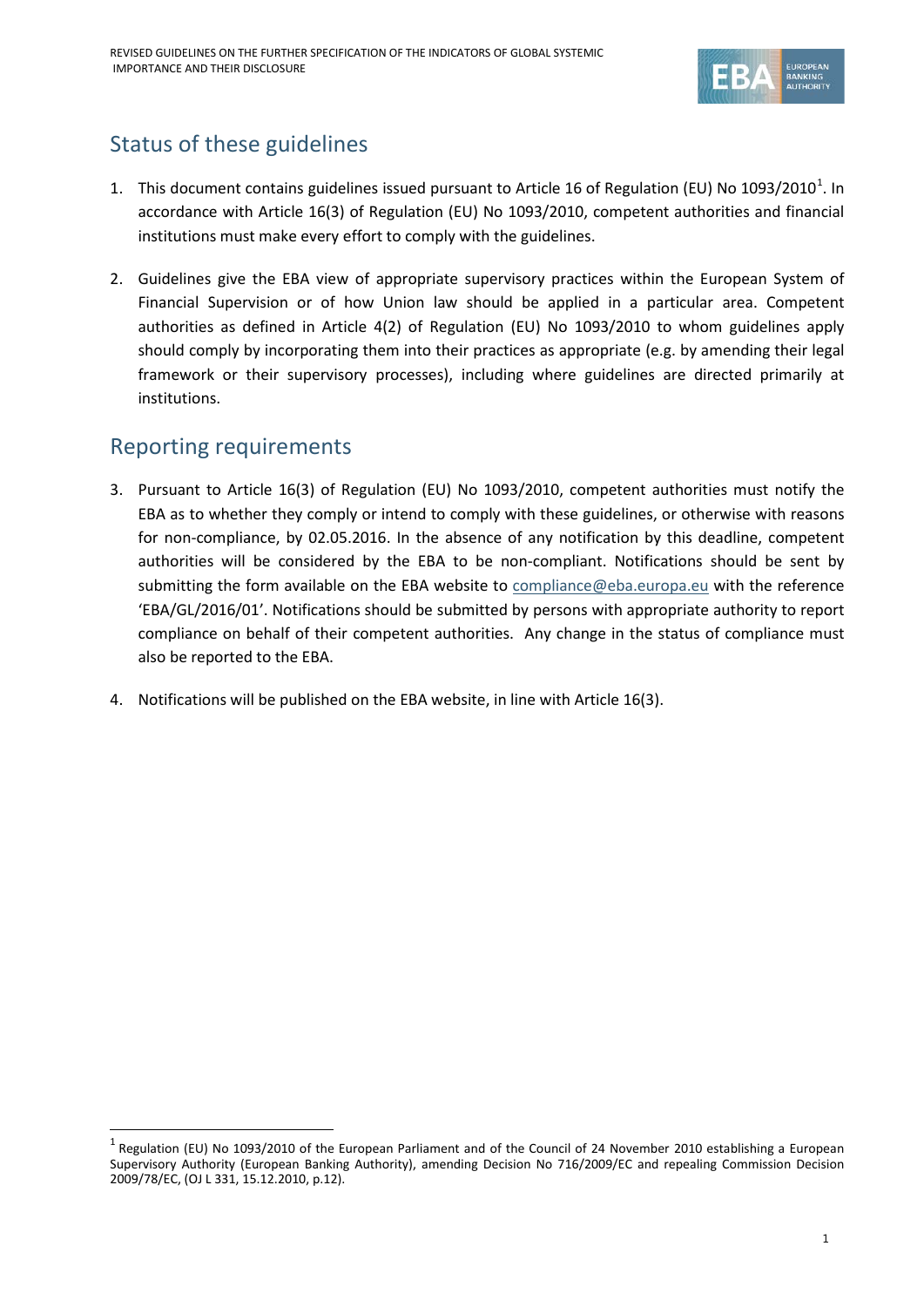

# Title I – Subject matter, scope and definitions

### 1. The Guidelines relate to

(a) the specification of the indicators ('indicators') for the year 2016 set out in Regulation (EU) No 1222/2014 as amended; and

(b) the reporting of the data (indicators and ancillary data used for the identification of G-SIIs) and the annual disclosure of the values of the indicators.

2. The guidelines apply to (i) EU parent institutions, EU parent financial holding companies, EU parent mixed financial holding companies and institutions that are not subsidiaries of an EU parent institution or EU parent financial holding company or EU parent mixed financial holding company (relevant entities) which observe a leverage ratio exposure measure exceeding EUR 200 billion using an adequate exchange rate, which takes into account the reference exchange rate published by the European Central Bank applicable at the financial year end and international standards, and (ii) competent authorities within the meaning of point (40) of Article 4(1) of Regulation (EU) No 575/2013, including the European Central Bank with regard to matters relating to the tasks conferred on it by Regulation (EU) No 1024/2013.

# Title II – Specification of the data for the identification of G-SIIs

- 3. When determining the scores of relevant entities on the basis of the indicators, relevant authorities should apply the specifications of the data in the annex to these guidelines. When reporting the data, relevant entities should follow the instructions published on the EBA website.
- 4. Competent authorities should apply the ancillary data (Sections 14 and 15 of the annex) to support their supervisory judgement in accordance with Article 5(6) of Regulation (EU) No 1222/2014 as amended and, on a best efforts basis, the memorandum items (Sections 16 to 20 of the annex) to improve the data quality and to help in developing future improvements to the identification methodology. The memorandum items should be complemented by comments regarding data quality and availability where appropriate.

### Title III – Requirements regarding disclosure by institutions

- 5. The competent authorities should ensure that the relevant entities report to relevant authorities the data (indicators and ancillary data) and publicly disclose the data and indicator values under Sections 1 to 13 of the annex on an annual basis and in accordance with the identification methodology referred to in Article 131 of Directive 2013/36/EU.
- 6. The competent authorities should ensure that the disclosure is made using the electronic template published for this purpose on the EBA website in accordance with the implementing technical standards adopted pursuant to Article 441 of Regulation (EU) No 575/2013 and with the annex to these guidelines. The relevant entities should publicly disclose the financial year-end information no later than four months after each financial year-end. The competent authorities may allow relevant entities whose financial year-end does not coincide with 31 December to report indicator values based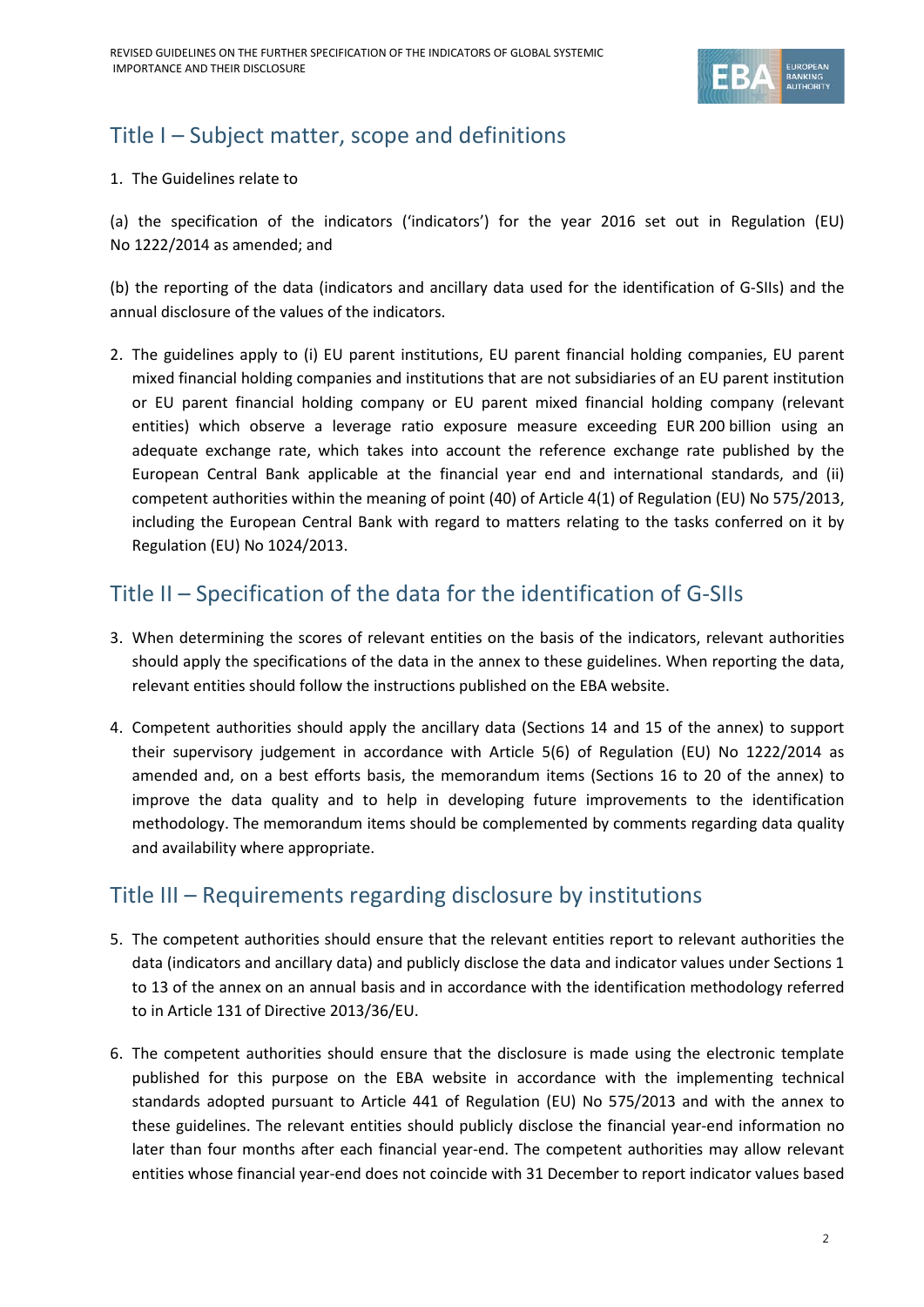

on their position closer to 31 December. In any case, disclosure of the information should occur no later than 31 July.

7. The competent authorities should ensure that the data are identical to those submitted to the Basel Committee on Banking Supervision, where applicable.

# Title IV – Communication of disclosed values of indicators

- 8. The relevant entities should publish their individual templates on their websites. Insofar as possible, these templates should also be included in the document containing information requested as specified in Part Eight of Regulation (EU) No 575/2013, or a reference should be made in this document to the website where the templates are disclosed.
- 9. The competent authorities should provide the EBA with the values of the data, including ancillary data, when they are publicly disclosed in the format required by the implementing technical standards adopted pursuant to Article 441 of Regulation (EU) No 575/2013 for centralisation purposes on the EBA website. The EBA will not disclose the ancillary data.

# Title V – Final provisions and implementation

- 10. These guidelines apply the day after their publication in all EU languages.
- 11. The Guidelines on disclosure of indicators of global systemic importance of 5 June 2014 (EBA/GL/2014/02) are hereby repealed.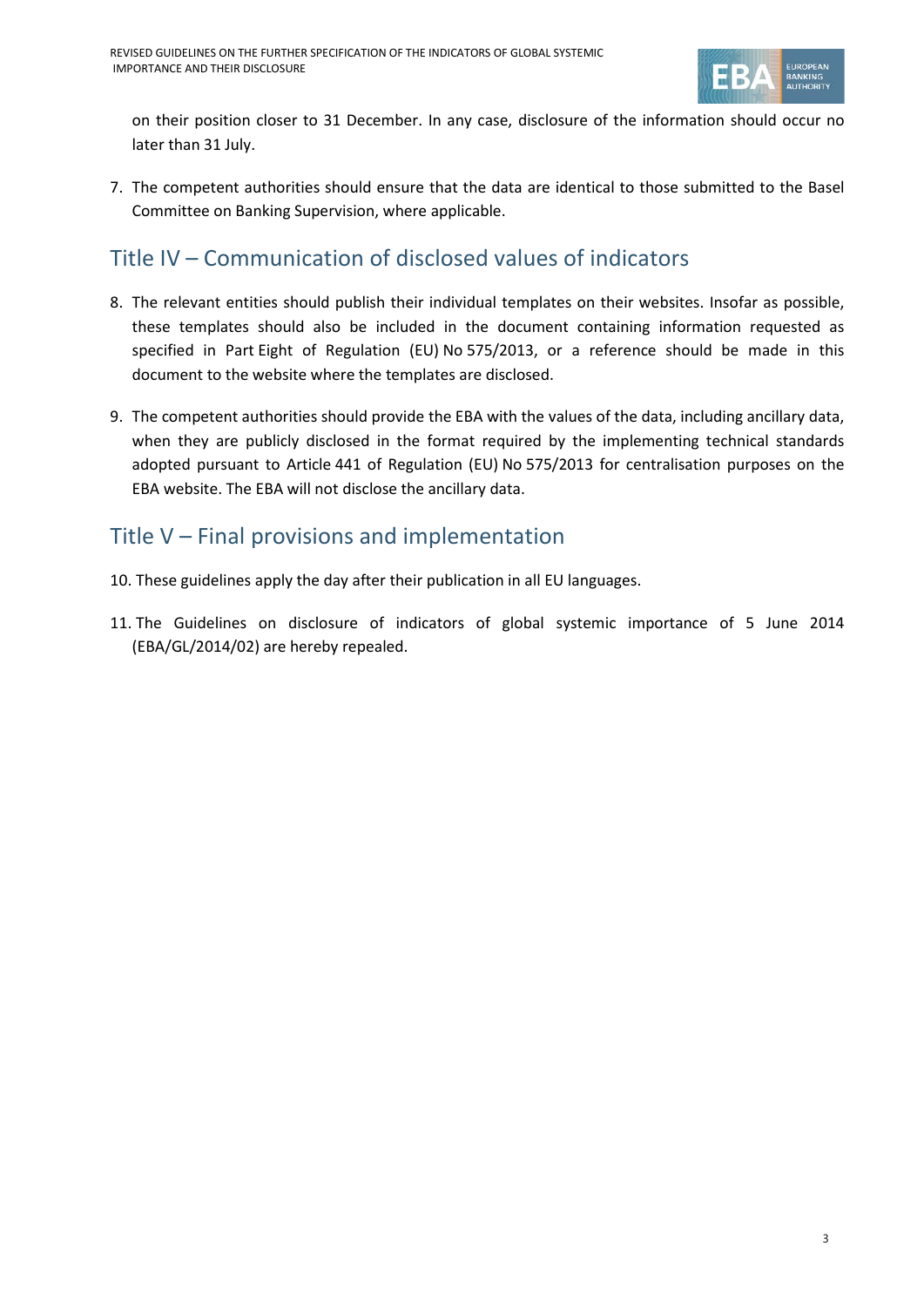

# Annex

### **Template**

### **General Bank Data**

| <b>Section 1 - General Information</b>                                 | <b>Response</b> |
|------------------------------------------------------------------------|-----------------|
| a. General information provided by the relevant supervisory authority: |                 |
| (1) Country code                                                       |                 |
| (2) Bank name                                                          |                 |
| (3) Reporting date (yyyy-mm-dd)                                        |                 |
| (4) Reporting currency                                                 |                 |
| (5) Euro conversion rate                                               |                 |
| (6) Submission date (yyyy-mm-dd)                                       |                 |
| b. General information provided by the reporting institution:          |                 |
| (1) Reporting unit                                                     |                 |
| (2) Accounting standard                                                |                 |
| (3) Date of public disclosure (yyyy-mm-dd)                             |                 |
| (4) Language of public disclosure                                      |                 |
| (5) Web address of public disclosure                                   |                 |

### **Size Indicators**

| <b>Section 2 - Total Exposures</b>                                                 | Amount |
|------------------------------------------------------------------------------------|--------|
| a. Derivatives                                                                     |        |
| (1) Counterparty exposure of derivatives contracts                                 |        |
| (2) Capped notional amount of credit derivatives                                   |        |
| (3) Potential future exposure of derivatives contracts                             |        |
| b. Securities financing transactions (SFTs)                                        |        |
| (1) Adjusted gross value of SFTs                                                   |        |
| (2) Counterparty exposure of SFTs                                                  |        |
| c. Other assets                                                                    |        |
| d. Gross notional amount of off-balance-sheet items                                |        |
| (1) Items subject to a 0% credit conversion factor (CCF)                           |        |
| (2) Items subject to a 20% CCF                                                     |        |
| (3) Items subject to a 50% CCF                                                     |        |
| (4) Items subject to a 100% CCF                                                    |        |
| e. Regulatory adjustments                                                          |        |
| f. Total exposures indicator (total exposures prior to regulatory adjustments)     |        |
| (sum of items 2.a.(1) through 2.c, 0.1 times 2.d.(1), 0.2 times 2.d.(2), 0.5 times |        |
| $2.d.(3)$ , and $2.d.(4)$                                                          |        |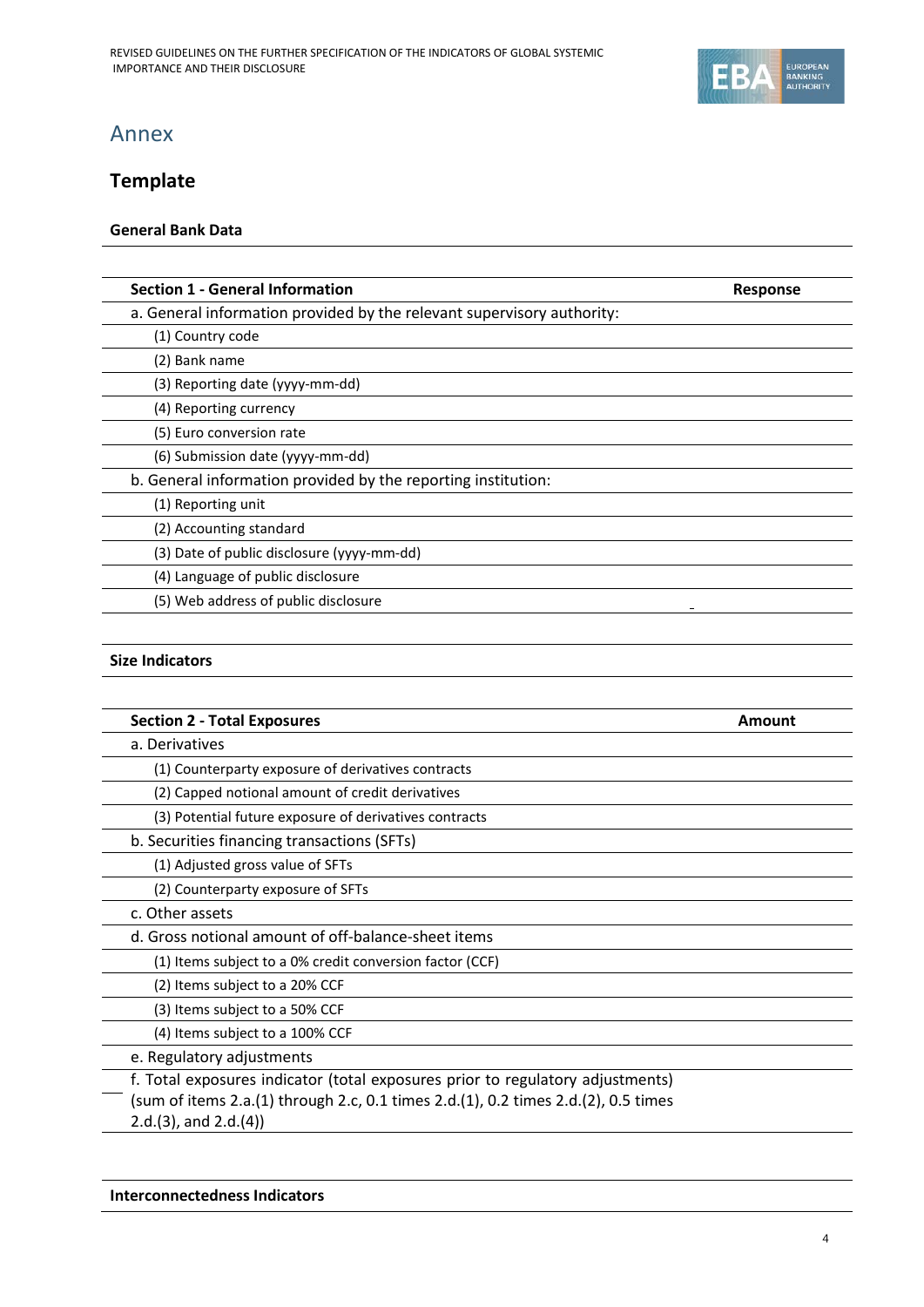

| <b>Section 3 - Intra-Financial System Assets</b>                                                                                                                                                                                                       | <b>Amount</b> |
|--------------------------------------------------------------------------------------------------------------------------------------------------------------------------------------------------------------------------------------------------------|---------------|
| a. Funds deposited with or lent to other financial institutions                                                                                                                                                                                        |               |
| (1) Certificates of deposit                                                                                                                                                                                                                            |               |
| b. Unused portion of committed lines extended to other financial institutions                                                                                                                                                                          |               |
| c. Holdings of securities issued by other financial institutions:                                                                                                                                                                                      |               |
| (1) Secured debt securities                                                                                                                                                                                                                            |               |
| (2) Senior unsecured debt securities                                                                                                                                                                                                                   |               |
| (3) Subordinated debt securities                                                                                                                                                                                                                       |               |
| (4) Commercial paper                                                                                                                                                                                                                                   |               |
| (5) Equity securities                                                                                                                                                                                                                                  |               |
| (6) Offsetting short positions in relation to the specific equity securities included<br>in item 3.c.(5)                                                                                                                                               |               |
| d. Net positive current exposure of securities financing transactions with<br>other financial institutions                                                                                                                                             |               |
| e. Over-the-counter derivatives with other financial institutions that have a<br>net positive fair value:                                                                                                                                              |               |
| (1) Net positive fair value                                                                                                                                                                                                                            |               |
| (2) Potential future exposure                                                                                                                                                                                                                          |               |
| f. Intra-financial system assets indicator (sum of items 3.a, 3.b through 3.c.(5),<br>3.d, 3.e.(1), and 3.e.(2), minus 3.c.(6))                                                                                                                        |               |
|                                                                                                                                                                                                                                                        |               |
|                                                                                                                                                                                                                                                        | Amount        |
|                                                                                                                                                                                                                                                        |               |
| (1) Deposits due to depository institutions                                                                                                                                                                                                            |               |
| (2) Deposits due to non-depository financial institutions                                                                                                                                                                                              |               |
| Section 4 - Intra-Financial System Liabilities<br>a. Funds deposited by or borrowed from other financial institutions<br>(3) Loans obtained from other financial institutions                                                                          |               |
| b. Unused portion of committed lines obtained from other financial<br>institutions                                                                                                                                                                     |               |
|                                                                                                                                                                                                                                                        |               |
|                                                                                                                                                                                                                                                        |               |
| c. Net negative current exposure of securities financing transactions with<br>other financial institutions<br>d. Over-the-counter derivatives with other financial institutions that have a<br>net negative fair value:<br>(1) Net negative fair value |               |
| (2) Potential future exposure                                                                                                                                                                                                                          |               |

**Section 5 - Securities Outstanding Amount Amount** 

g. Preferred shares and any other forms of subordinated funding not captured

a. Secured debt securities

d. Commercial paper e. Certificates of deposit

f. Common equity

in item 5.c.

b. Senior unsecured debt securities c. Subordinated debt securities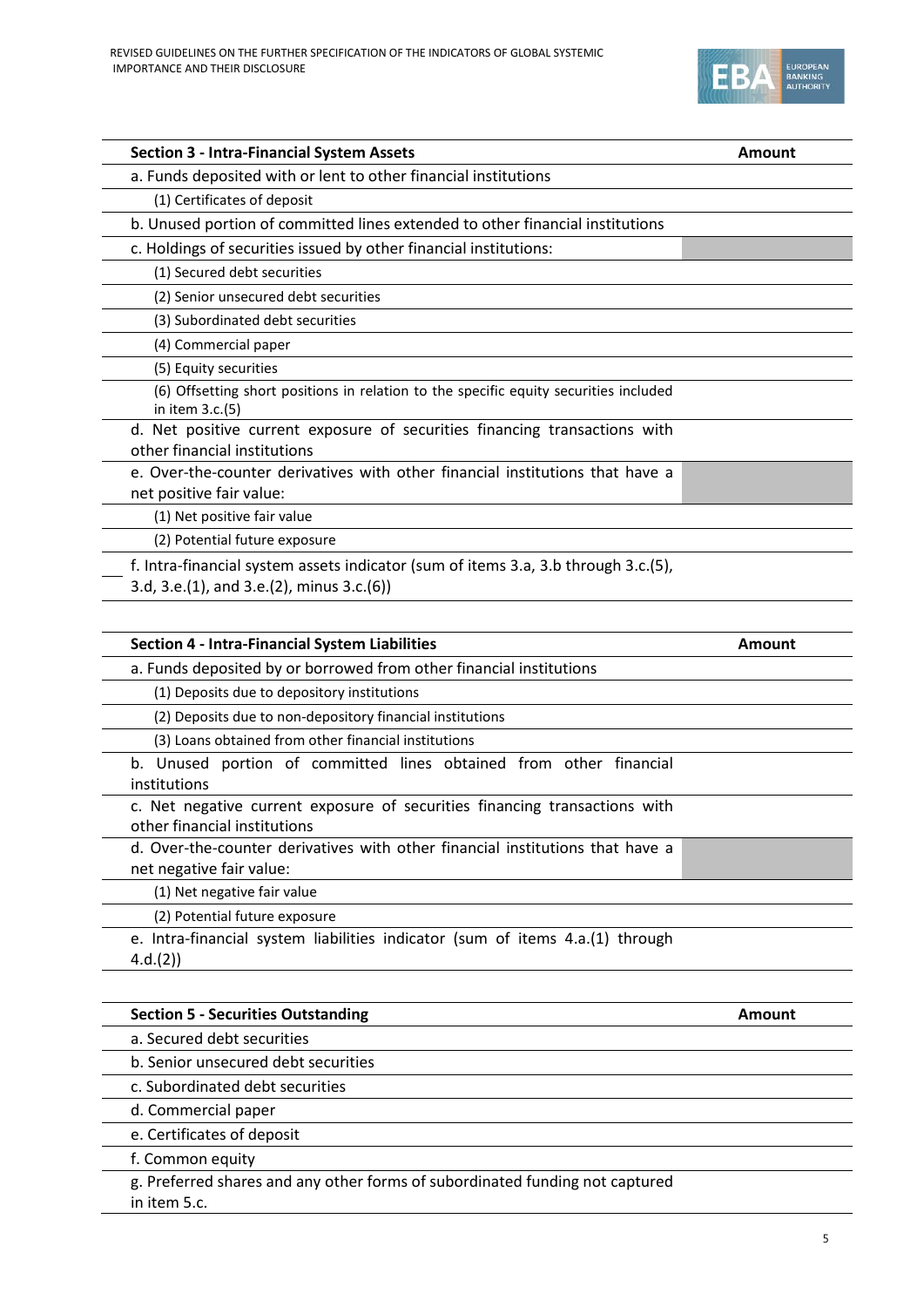

h. Securities outstanding indicator (sum of items 5.a through 5.g)

#### **Substitutability/Financial Institution Infrastructure Indicators**

| Section 6 - Payments made in the reporting year (excluding intragroup<br>payments) | Amount |
|------------------------------------------------------------------------------------|--------|
| a. Australian dollars (AUD)                                                        |        |
| b. Brazilian reais (BRL)                                                           |        |
| c. Canadian dollars (CAD)                                                          |        |
| d. Swiss francs (CHF)                                                              |        |
| e. Chinese yuan (CNY)                                                              |        |
| f. Euros (EUR)                                                                     |        |
| g. Pounds sterling (GBP)                                                           |        |
| h. Hong Kong dollars (HKD)                                                         |        |
| i. Indian rupees (INR)                                                             |        |
| j. Japanese yen (JPY)                                                              |        |
| k. Swedish kronor (SEK)                                                            |        |
| I. United States dollars (USD)                                                     |        |
| m. Payments activity indicator (sum of items 6.a through 6.I)                      |        |
|                                                                                    |        |

| <b>Section 7 - Assets Under Custody</b> | Amount |
|-----------------------------------------|--------|
| a. Assets under custody indicator       |        |
|                                         |        |
|                                         |        |

| Section 8 - Underwritten Transactions in Debt and Equity Markets | Amount |
|------------------------------------------------------------------|--------|
| a. Equity underwriting activity                                  |        |
| b. Debt underwriting activity                                    |        |
| c. Underwriting activity indicator (sum of items 8.a and 8.b)    |        |
|                                                                  |        |

#### **Complexity Indicators**

| Section 9 - Notional Amount of Over-the-Counter (OTC) Derivatives | Amount |
|-------------------------------------------------------------------|--------|
| a. OTC derivatives cleared through a central counterparty         |        |
| b. OTC derivatives settled bilaterally                            |        |
| c. OTC derivatives indicator (sum of items 9.a and 9.b)           |        |
|                                                                   |        |
| Section 10 - Trading and Available-for-Sale Securities            | Amount |
| a. Held-for-trading (HFT) securities                              |        |

b. Available-for-sale (AFS) securities

c. Trading and AFS securities that meet the definition of Level 1 assets

d. Trading and AFS securities that meet the definition of Level 2 assets, with haircuts

e. Trading and AFS securities indicator (sum of items 10.a and 10.b, minus the sum of 10.c and 10.d)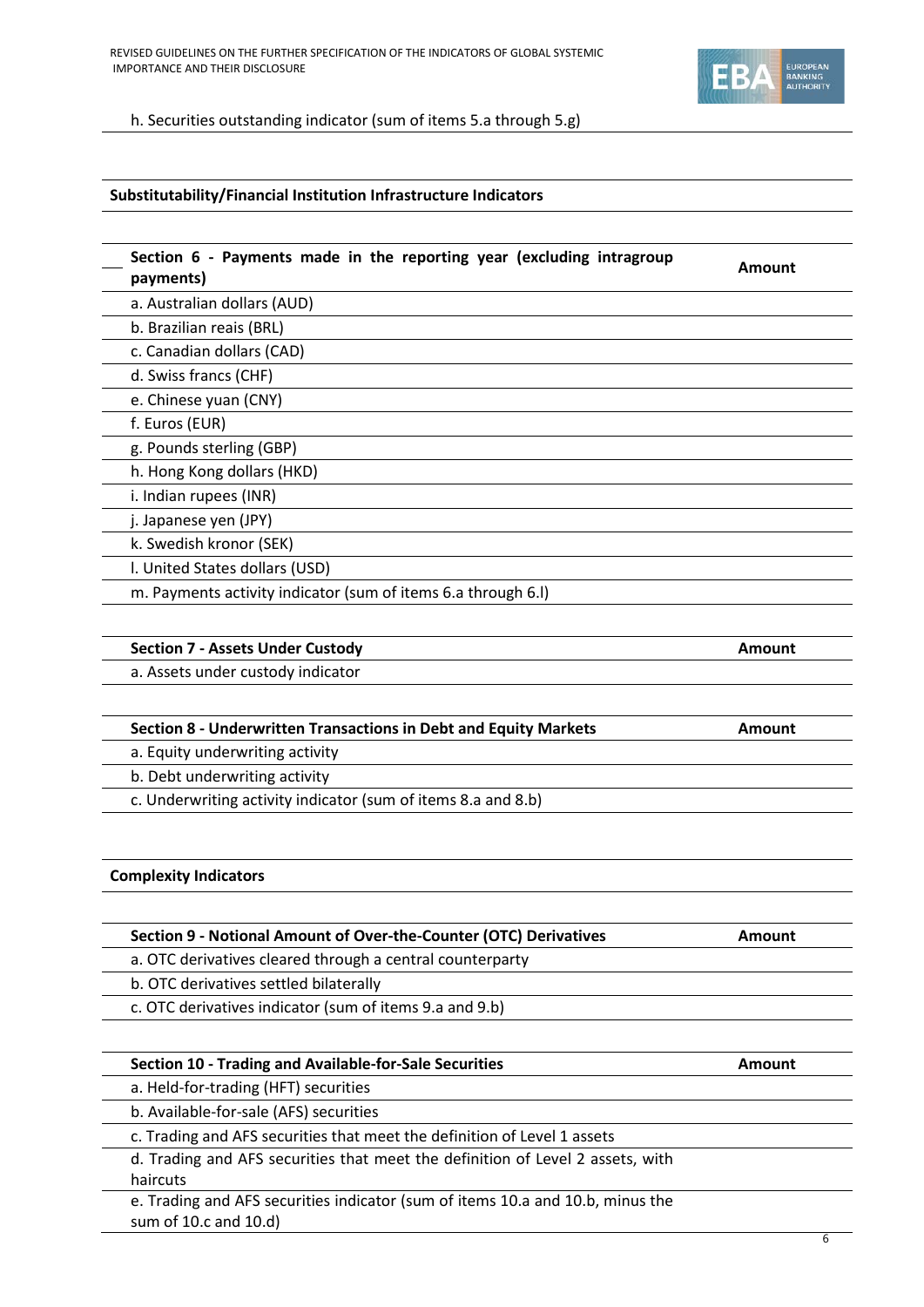

#### **Section 11 - Level 3 Assets Amount**

a. Level 3 assets indicator (assets valued for accounting purposes using Level 3 measurement inputs)

#### **Cross-Jurisdictional Activity Indicators**

| <b>Section 12 - Cross-Jurisdictional Claims</b>                                    | Amount |
|------------------------------------------------------------------------------------|--------|
| a. Cross-jurisdictional claims indicator (total foreign claims on an ultimate risk |        |

basis)

| <b>Section 13 - Cross-Jurisdictional Liabilities</b>                                   | Amount |
|----------------------------------------------------------------------------------------|--------|
| a. Foreign liabilities (excluding derivatives and local liabilities in local currency) |        |
| (1) Any foreign liabilities to related offices included in item 13.a                   |        |
| b. Local liabilities in local currency (excluding derivatives activity)                |        |

c. Cross-jurisdictional liabilities indicator (sum of items 13.a and 13.b, minus 13.a.(1))

#### **Ancillary Data**

| <b>Section 14 - Ancillary Indicators</b>                                                                 | Amount |
|----------------------------------------------------------------------------------------------------------|--------|
| a. Total liabilities                                                                                     |        |
| b. Retail funding                                                                                        |        |
| c. Wholesale funding dependence ratio (the difference between items 14.a<br>and 14.b, divided by 14.a)   |        |
| d. Total gross revenue                                                                                   |        |
| e. Total net revenue                                                                                     |        |
| f. Foreign net revenue                                                                                   |        |
| g. Gross value of cash provided and gross fair value of securities provided in<br><b>SFT<sub>S</sub></b> |        |
| h. Gross value of cash borrowed and gross fair value of securities borrowed in                           |        |
| <b>SFT<sub>S</sub></b>                                                                                   |        |
| i. Gross positive fair value of over-the-counter (OTC) derivatives transactions                          |        |
| j. Gross negative fair value of OTC derivatives transactions                                             |        |

**Amount in single units**

k. Number of jurisdictions

#### **Section 15 - Ancillary Items Amount**

e. Held-to-maturity securities

f. Payments made in the reporting year

(1) Mexican pesos (MXN)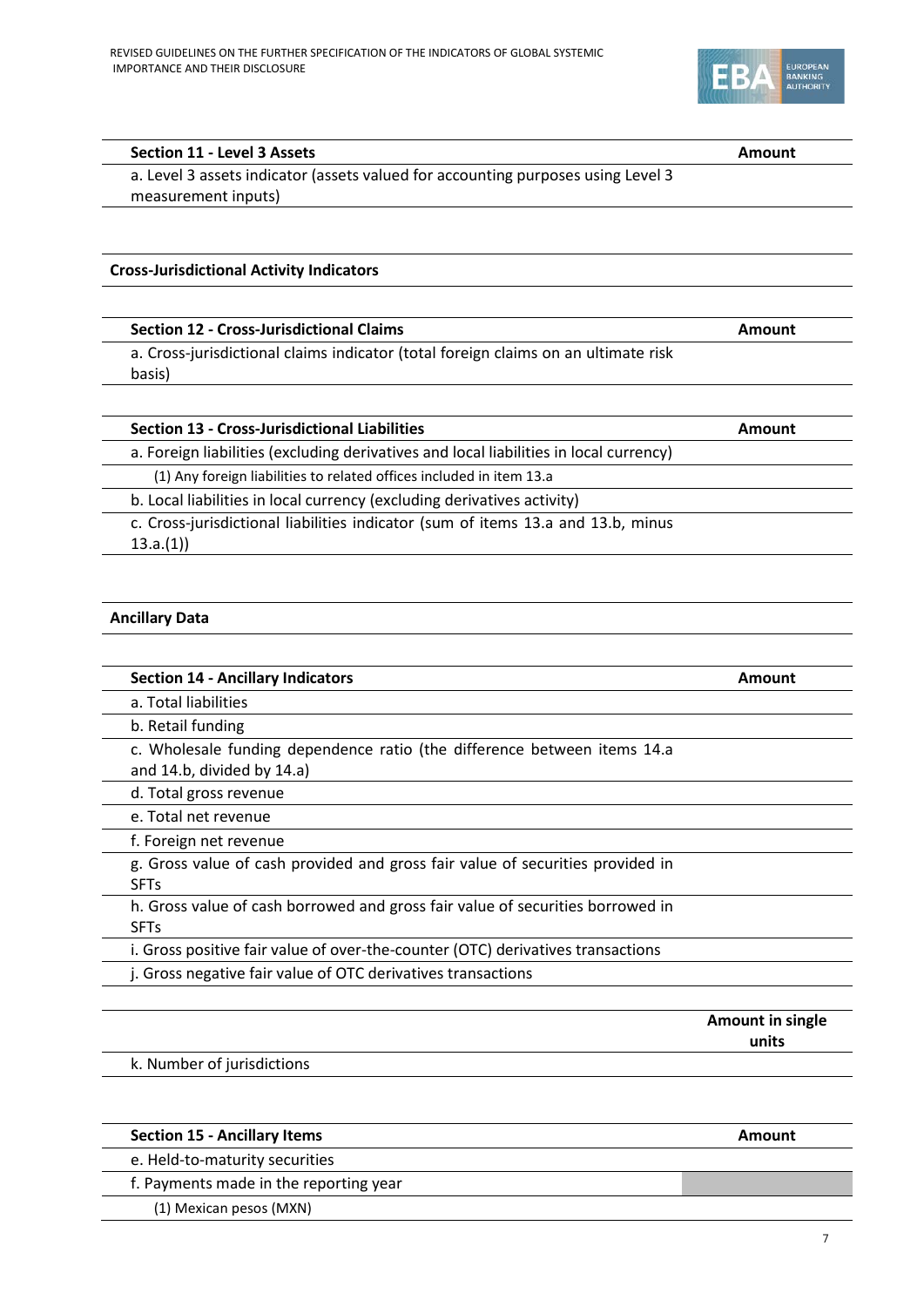

(2) New Zealand dollars (NZD)

(3) Russian roubles (RUB)

#### **Memorandum Items**

| <b>Section 16 - Size Items</b>                                                                     | Amount |
|----------------------------------------------------------------------------------------------------|--------|
| a. Account value for variable insurance products with minimum guarantees,                          |        |
| gross of reinsurance                                                                               |        |
| b. Account value for variable insurance products with minimum                                      |        |
| guarantees, net of reinsurance                                                                     |        |
| c. Total exposures, including insurance subsidiaries                                               |        |
| d. Exposures of insurance subsidiaries:                                                            |        |
| (1). On-balance-sheet insurance assets                                                             |        |
| (2) Potential future exposure of derivatives contracts for insurance subsidiaries                  |        |
| (3) Unconditionally cancellable commitments for insurance subsidiaries                             |        |
| (4) Other off-balance-sheet commitments for insurance subsidiaries                                 |        |
| (5) Investment value in consolidated entities                                                      |        |
|                                                                                                    |        |
| Section 17 - Interconnectedness Items                                                              | Amount |
| a. Book value of equities for which a market price is unavailable                                  |        |
| b. Certificates of mutual banks issued                                                             |        |
| c. Minority interest                                                                               |        |
| d. Interconnectedness with institutions that are strictly securities brokers,                      |        |
| assets                                                                                             |        |
| e. Interconnectedness with institutions that are strictly securities brokers,                      |        |
| liabilities                                                                                        |        |
| f. Standby letters of credit extended to other financial institutions                              |        |
| g. Standby letters of credit obtained from other financial institutions                            |        |
| h. Net positive current exposure of SFTs with other financial institutions<br>(revised definition) |        |
| i. Net negative current exposure of SFTs with other financial institutions<br>(revised definition) |        |
| j. Intra-financial system assets, including insurance subsidiaries                                 |        |
| (1) Funds deposited with or lent to other financial institutions                                   |        |
| (2) Unused portion of committed lines extended to other financial                                  |        |
| institutions<br>(3) Holdings of securities issued by other financial institutions                  |        |
| (4) Net positive current exposure of SFTs with other financial institutions                        |        |
| (5) OTC derivatives with other financial institutions that have a net positive                     |        |
| fair value                                                                                         |        |
| k. Intra-financial system liabilities, including insurance subsidiaries                            |        |
| (1) Funds deposited by or borrowed from other financial institutions                               |        |
| (2) Unused portion of committed lines obtained from other financial<br>institutions                |        |
| (3) Net negative current exposure of SFTs with other financial institutions                        |        |
| (4) OTC derivatives with other financial institutions that have a net<br>negative fair value       |        |
| I. Securities outstanding, including the securities issued by insurance                            |        |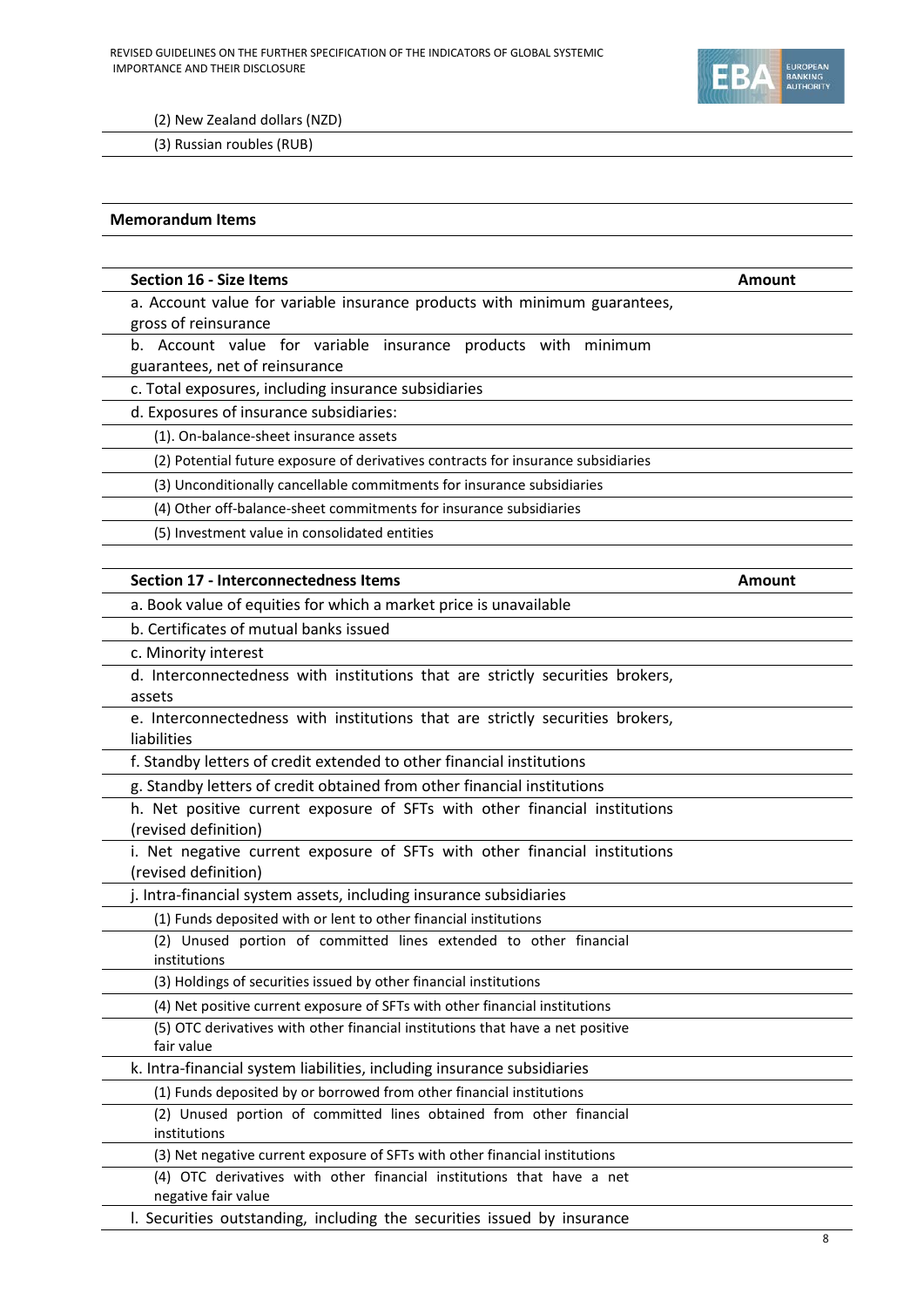

#### subsidiaries

| Section 18 - Substitutability/Financial Infrastructure Items                                      | Amount        |
|---------------------------------------------------------------------------------------------------|---------------|
| a. Payments made as a correspondent for other banks                                               |               |
| (1) Australian dollars (AUD)                                                                      |               |
| (2) Brazilian reais (BRL)                                                                         |               |
| (3) Canadian dollars (CAD)                                                                        |               |
| (4) Swiss francs (CHF)                                                                            |               |
| (5) Chinese yuan (CNY)                                                                            |               |
| (6) Euros (EUR)                                                                                   |               |
| (7) Pounds sterling (GBP)                                                                         |               |
| (8) Hong Kong dollars (HKD)                                                                       |               |
| (9) Indian rupees (INR)                                                                           |               |
| (10) Japanese yen (JPY)                                                                           |               |
| (11) Swedish kronor (SEK)                                                                         |               |
| (12) United States dollars (USD)                                                                  |               |
| (13) Mexican pesos (MXN)                                                                          |               |
| (14) New Zealand dollars (NZD)                                                                    |               |
| (15) Russian roubles (RUB)                                                                        |               |
| b Trading volume of securities issued by sovereigns                                               |               |
| c. Trading volume of securities issued by other public sector entities                            |               |
| d. Trading volume of other fixed income securities                                                |               |
| e. Trading volume of listed equities                                                              |               |
| f. Trading volume of all other securities                                                         |               |
| g. Initial margin posted to central counterparties (CCPs) on behalf of clients                    |               |
| h. Initial margin posted to CCPs for the reporting group's own account                            |               |
| i. Default fund contributions to CCPs                                                             |               |
| j. Other facilities to CCPs                                                                       |               |
| k. Provision of settlement services in connection with centrally cleared                          |               |
| transactions                                                                                      |               |
|                                                                                                   |               |
| <b>Section 19 - Complexity Items</b>                                                              | <b>Amount</b> |
| a. Notional amount of over-the-counter (OTC) derivatives, including                               |               |
| insurance subsidiaries<br>b. Trading and available-for-sale (AFS) securities, including insurance |               |
| subsidiaries                                                                                      |               |
| c. Level 3 assets, including insurance subsidiaries                                               |               |
|                                                                                                   |               |
| <b>Section 20 - Cross-Jurisdictional Activity Items</b>                                           | Amount        |
| a. Foreign derivative claims on an ultimate risk basis                                            |               |
| b. Foreign liabilities on an immediate risk basis (including derivatives)                         |               |
| (1) Foreign derivative liabilities on an immediate risk basis                                     |               |

### **Section 21 – Short-term Funding Items Amount**

a. Secured funding captured in the liquidity coverage ratio (LCR):

(1) Funding backed by Level 1 liquid assets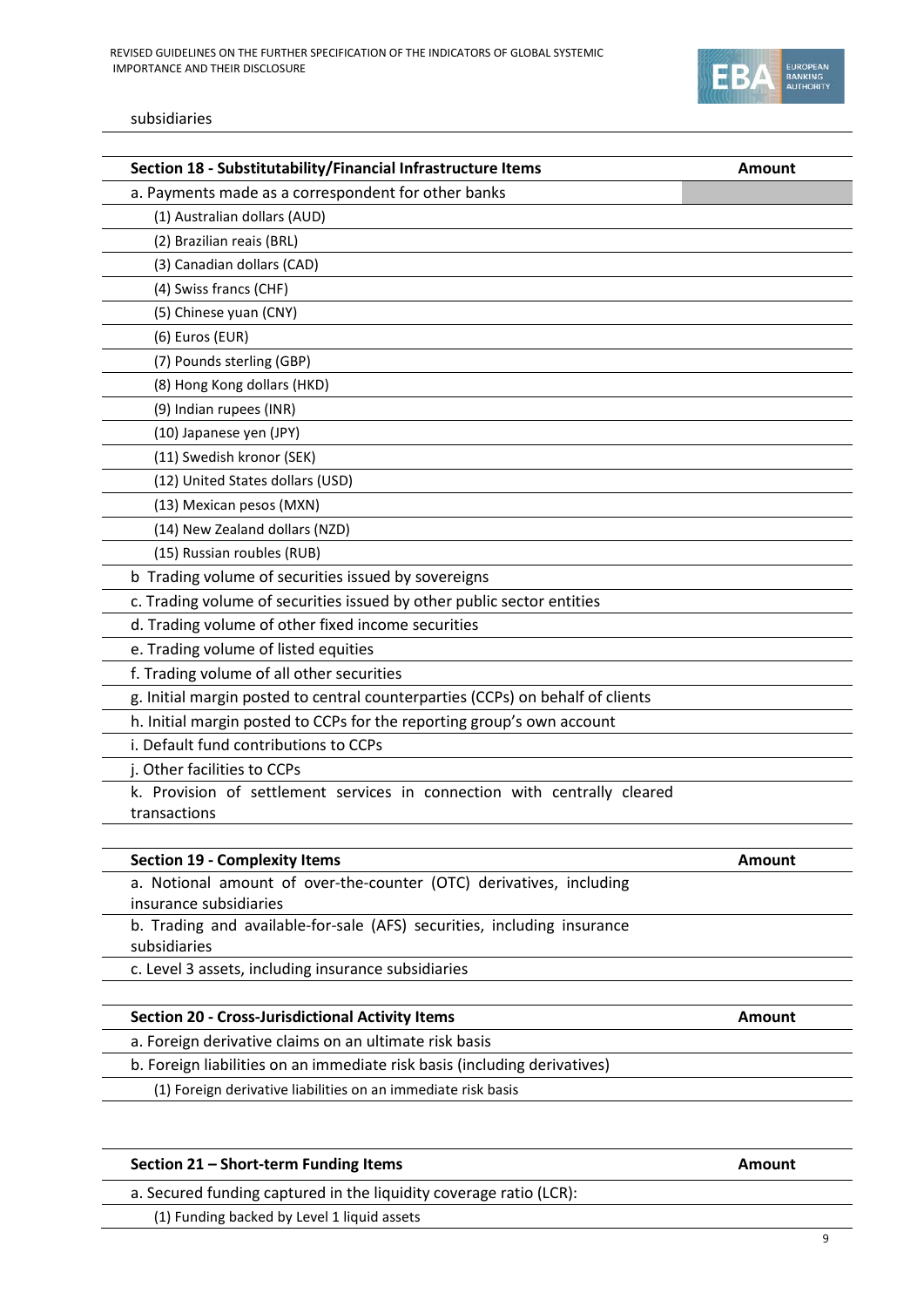(2) Funding backed by Level 2A liquid assets



(3) Funding backed by Level 2B liquid assets (4) Funding backed by non-HQLA (5) ABS, structured financing instruments, ABCP, conduits, SIVs and other such funding activities (6) Collateral swaps b. Unsecured wholesale funding captured in the LCR: (1) Operational deposits from non-financial entities (2) Operational deposits from financial institutions (3) Non-operational deposits from non-financial entities (4) Non-operational deposits from financial institutions and unsecured

debt issuance

c. Secured funding captured in the net stable funding ratio (NSFR):

(1) Secured funding with a maturity of less than 6 months

(2) Secured funding with a maturity of between 6 months and 1 year

d. Unsecured wholesale funding captured in the NSFR with a maturity

### of less than 6 months:

(1) Operational deposits from non-financial entities

(2) Operational deposits from financial institutions

(3) Non-operational deposits and non-deposit unsecured funding from non-financial entities

(4) Non-operational deposits and other wholesale funding from financial institutions

f. Unsecured wholesale funding captured in the NSFR with a maturity

between 6 months and 1 year

(1) Operational deposits from non-financial entities

(2) Operational deposits from financial institutions

(3) Non-operational deposits and non-deposit unsecured funding from non-financial entities

(4) Non-operational deposits and other wholesale funding from financial institutions

### **Checks Summary**

**Indicator value in million EUR Section 22 - Indicator Values** a. Section 2 - Total exposures indicator b. Section 3 - Intra-financial system assets indicator c. Section 4 - Intra-financial system liabilities indicator d. Section 5 - Securities outstanding indicator e. Section 6 - Payments activity indicator f. Section 7 - Assets under custody indicator g. Section 8 - Underwriting activity indicator h. Section 9 - OTC derivatives indicator i. Section 10 - Trading and AFS securities indicator